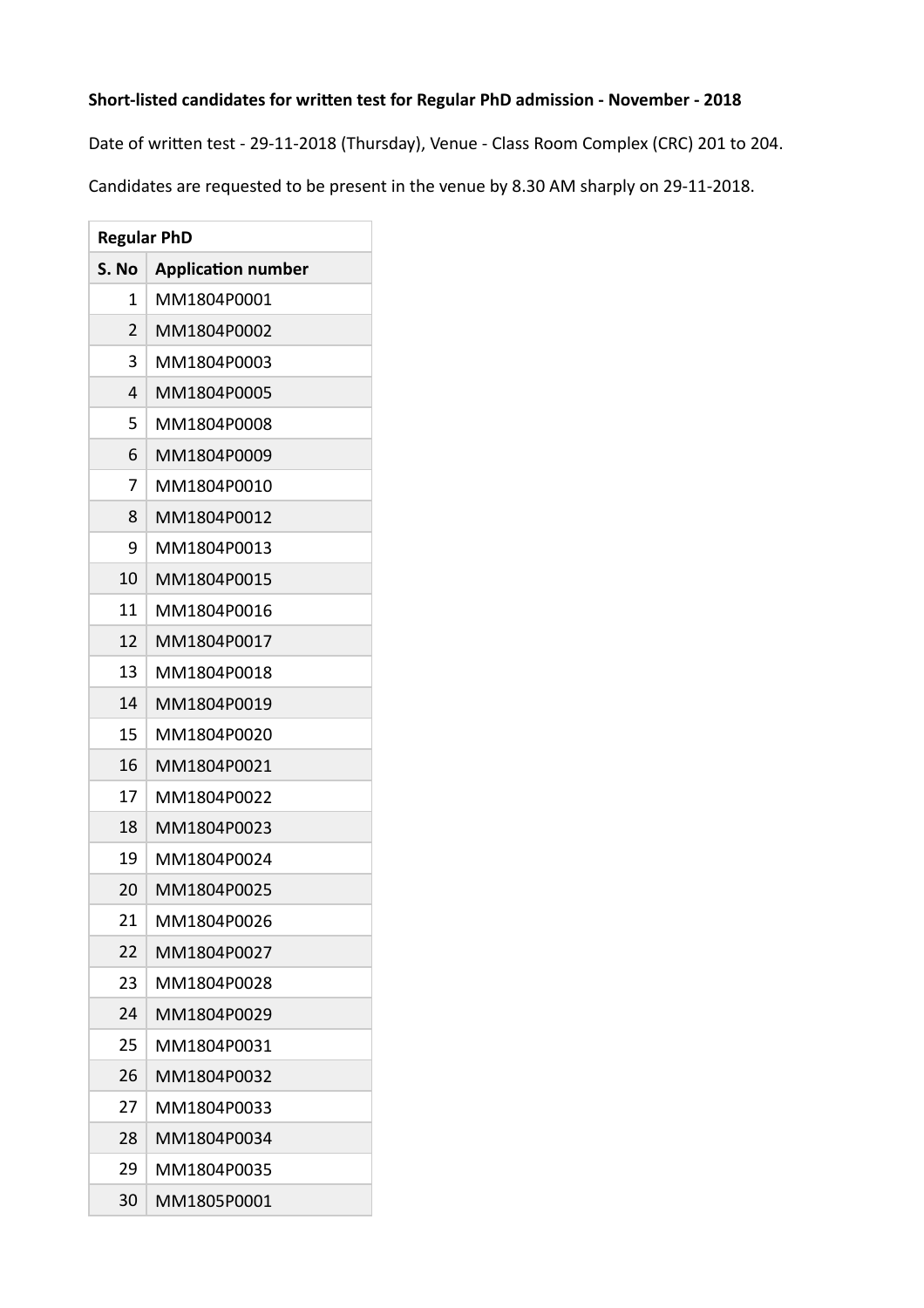| 31 | MM1805P0002 |
|----|-------------|
| 32 | MM1805P0003 |
| 33 | MM1805P0004 |
| 34 | MM1805P0005 |
| 35 | MM1805P0006 |
| 36 | MM1805P0007 |
| 37 | MM1805P0008 |
| 38 | MM1805P0010 |
| 39 | MM1805P0011 |
| 40 | MM1805P0012 |
| 41 | MM1805P0013 |
| 42 | MM1805P0014 |
| 43 | MM1805P0015 |
| 44 | MM1805P0016 |
| 45 | MM1805P0017 |
| 46 | MM1806P0001 |
| 47 | MM1806P0002 |
| 48 | MM1806P0004 |
| 49 | MM1806P0005 |
| 50 | MM1806P0006 |
| 51 | MM1806P0007 |
| 52 | MM1806P0008 |
| 53 | MM1806P0009 |
| 54 | MM1806P0010 |
| 55 | MM1806P0011 |
| 56 | MM1807P0001 |
| 57 | MM1807P0002 |
| 58 | MM1807P0003 |
| 59 | MM1807P0004 |
| 60 | MM1807P0005 |
| 61 | MM1807P0006 |
| 62 | MM1807P0007 |
| 63 | MM1807P0010 |
| 64 | MM1807P0011 |
| 65 | MM1807P0012 |
| 66 | MM1807P0013 |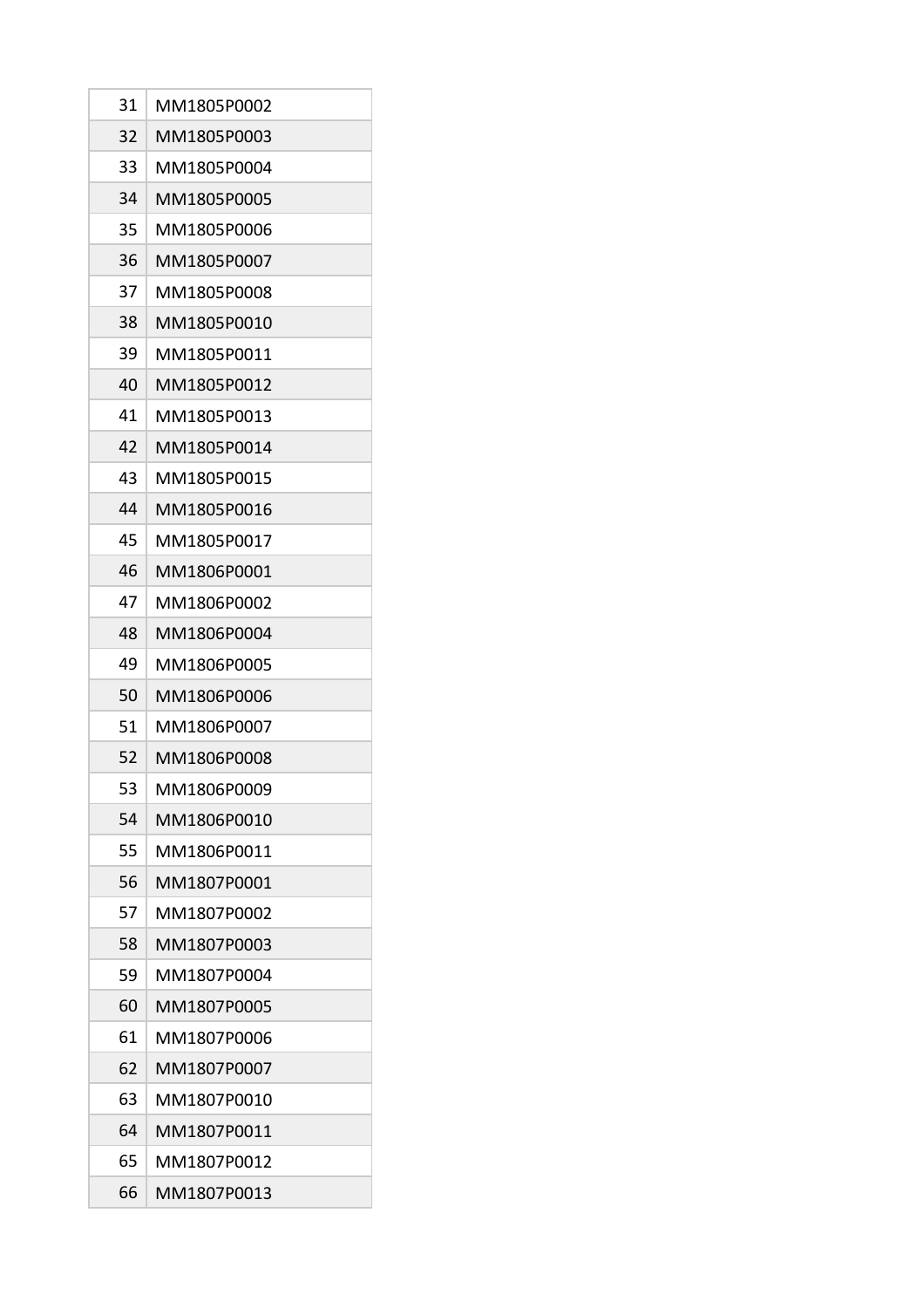| 67  | MM1808P0001 |
|-----|-------------|
| 68  | MM1808P0002 |
| 69  | MM1808P0003 |
| 70  | MM1808P0004 |
| 71  | MM1808P0005 |
| 72  | MM1808P0006 |
| 73  | MM1808P0007 |
| 74  | MM1808P0008 |
| 75  | MM1808P0009 |
| 76  | MM1808P0010 |
| 77  | MM1808P0011 |
| 78  | MM1809P0001 |
| 79  | MM1809P0002 |
| 80  | MM1809P0003 |
| 81  | MM1809P0004 |
| 82  | MM1809P0005 |
| 83  | MM1809P0006 |
| 84  | MM1809P0007 |
| 85  | MM1809P0009 |
| 86  | MM1809P0010 |
| 87  | MM1809P0011 |
| 88  | MM1809P0013 |
| 89  | MM1809P0014 |
| 90  | MM1809P0015 |
| 91  | MM1809P0016 |
| 92  | MM1809P0017 |
| 93  | MM1809P0018 |
| 94  | MM1809P0019 |
| 95  | MM1809P0020 |
| 96  | MM1809P0021 |
| 97  | MM1809P0022 |
| 98  | MM1809P0023 |
| 99  | MM1809P0024 |
| 100 | MM1809P0025 |
| 101 | MM1809P0026 |
| 102 | MM1809P0027 |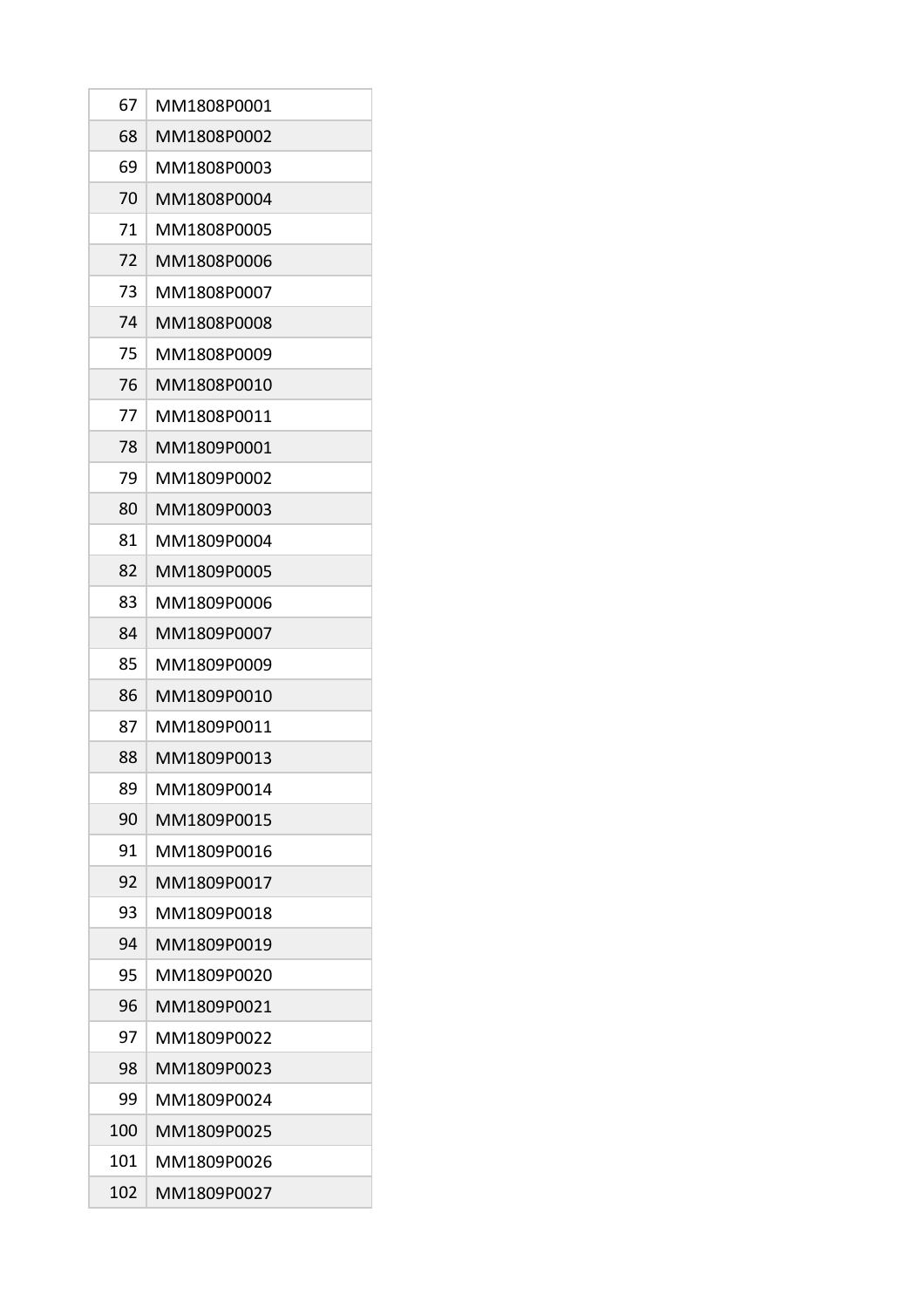| 103 | MM1809P0028 |
|-----|-------------|
| 104 | MM1809P0029 |
| 105 | MM1809P0031 |
| 106 | MM1809P0032 |
| 107 | MM1809P0033 |
| 108 | MM1809P0034 |
| 109 | MM1809P0036 |
| 110 | MM1809P0038 |
| 111 | MM1809P0040 |
| 112 | MM1809P0041 |
| 113 | MM1809P0042 |
| 114 | MM1809P0043 |
| 115 | MM1809P0044 |
| 116 | MM1809P0045 |
| 117 | MM1809P0046 |
| 118 | MM1809P0047 |
| 119 | MM1809P0048 |
| 120 | MM1809P0049 |
| 121 | MM1809P0050 |
| 122 | MM1809P0051 |
| 123 | MM1809P0052 |
| 124 | MM1809P0053 |
| 125 | MM1810P0001 |
| 126 | MM1810P0002 |
| 127 | MM1810P0003 |
| 128 | MM1810P0004 |
| 129 | MM1810P0005 |
| 130 | MM1810P0007 |
| 131 | MM1810P0008 |
| 132 | MM1810P0009 |
| 133 | MM1810P0011 |
| 134 | MM1810P0012 |
| 135 | MM1810P0013 |
| 136 | MM1810P0014 |
| 137 | MM1810P0015 |
| 138 | MM1810P0016 |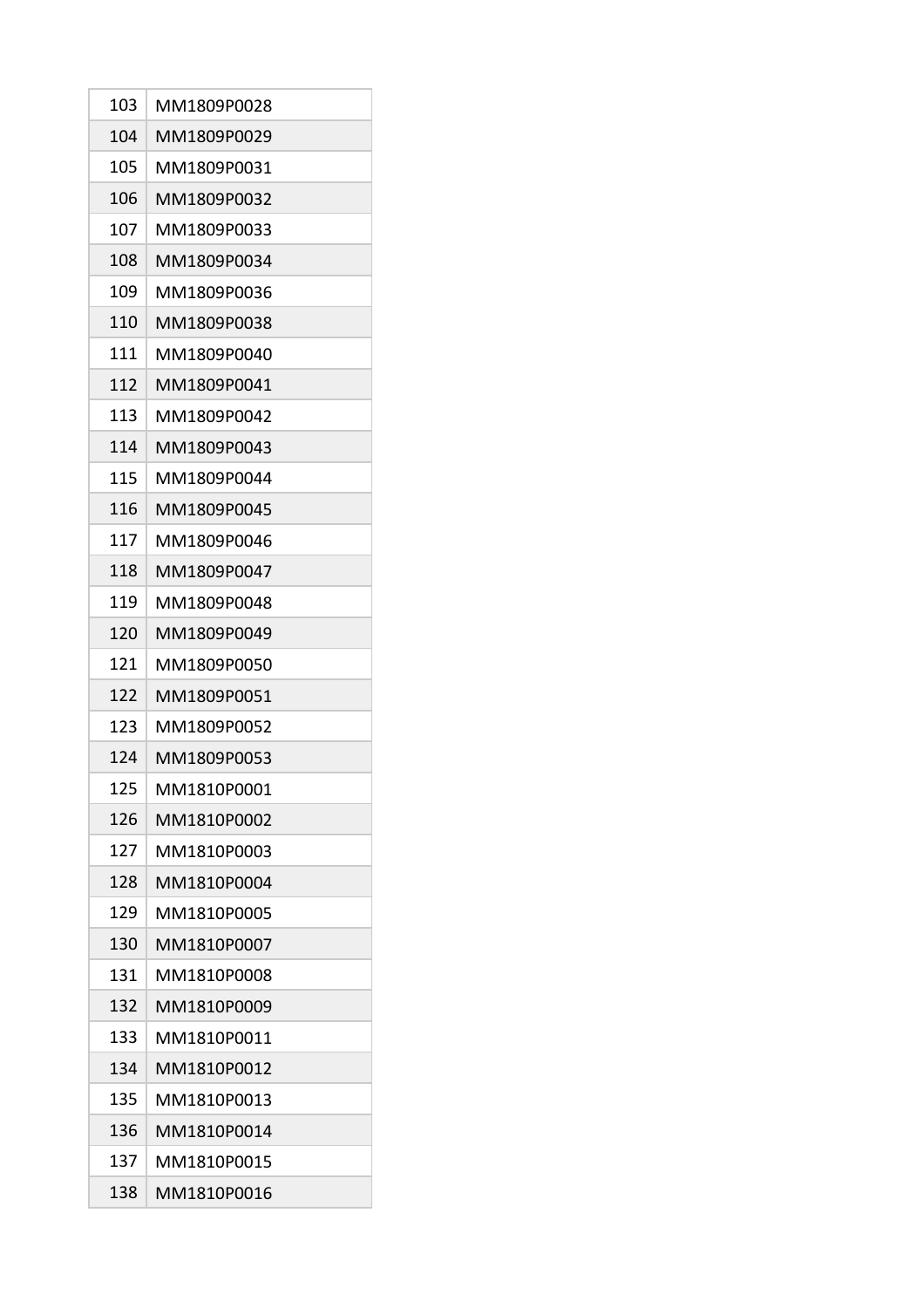| 139 | MM1810P0017 |
|-----|-------------|
| 140 | MM1810P0018 |
| 141 | MM1810P0020 |
| 142 | MM1810P0021 |
| 143 | MM1810P0022 |
| 144 | MM1810P0023 |
| 145 | MM1810P0024 |
| 146 | MM1810P0025 |
| 147 | MM1810P0026 |
| 148 | MM1810P0027 |
| 149 | MM1810P0028 |
| 150 | MM1810P0029 |
| 151 | MM1810P0030 |
| 152 | MM1810P0031 |
| 153 | MM1810P0032 |
| 154 | MM1810P0033 |
| 155 | MM1810P0034 |
| 156 | MM1810P0035 |
| 157 | MM1810P0036 |
| 158 | MM1810P0037 |
| 159 | MM1810P0038 |
| 160 | MM1810P0039 |
| 161 | MM1810P0040 |
| 162 | MM1810P0041 |
| 163 | MM1810P0042 |
| 164 | MM1810P0043 |
| 165 | MM1810P0044 |
| 166 | MM1810P0045 |
| 167 | MM1810P0046 |
| 168 | MM1810P0047 |
| 169 | MM1810P0048 |
| 170 | MM1810P0049 |
| 171 | MM1810P0050 |
| 172 | MM1810P0051 |
| 173 | MM1810P0052 |
| 174 | MM1810P0053 |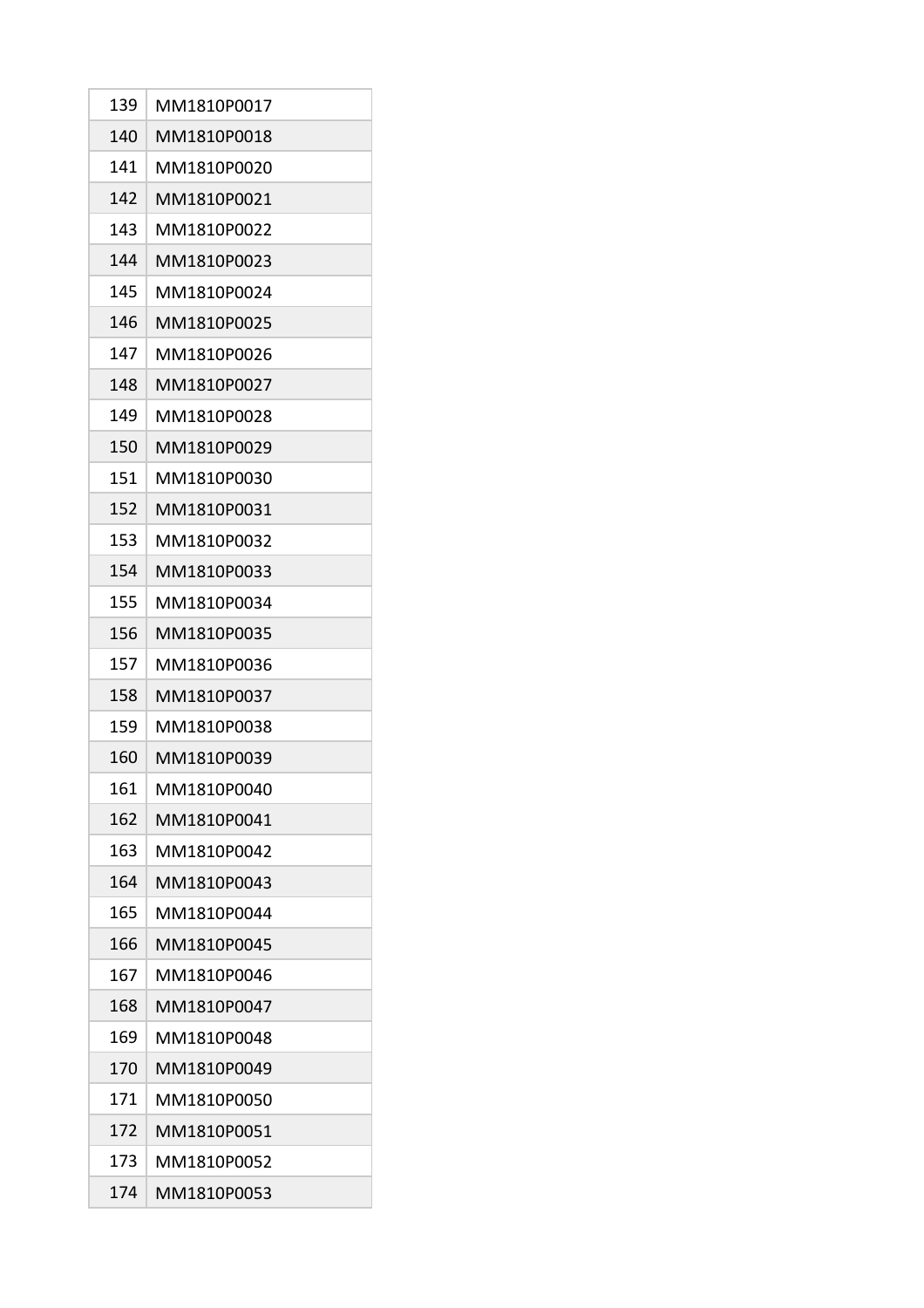| 175 | MM1810P0054 |
|-----|-------------|
| 176 | MM1810P0055 |
| 177 | MM1810P0059 |
| 178 | MM1810P0060 |
| 179 | MM1810P0061 |
| 180 | MM1810P0062 |
| 181 | MM1810P0063 |
| 182 | MM1810P0064 |
| 183 | MM1810P0065 |
| 184 | MM1810P0066 |
| 185 | MM1810P0068 |
| 186 | MM1810P0069 |
| 187 | MM1810P0070 |
| 188 | MM1810P0071 |
| 189 | MM1810P0072 |
| 190 | MM1810P0073 |
| 191 | MM1810P0074 |
| 192 | MM1810P0076 |
| 193 | MM1810P0077 |
| 194 | MM1810P0079 |
| 195 | MM1810P0080 |
| 196 | MM1810P0081 |
| 197 | MM1810P0082 |
| 198 | MM1810P0084 |
| 199 | MM1810P0085 |
| 200 | MM1810P0086 |
| 201 | MM1810P0087 |
| 202 | MM1810P0088 |
| 203 | MM1810P0089 |
| 204 | MM1810P0090 |
| 205 | MM1810P0091 |
| 206 | MM1810P0094 |
| 207 | MM1810P0095 |
| 208 | MM1810P0096 |
| 209 | MM1810P0097 |
| 210 | MM1810P0098 |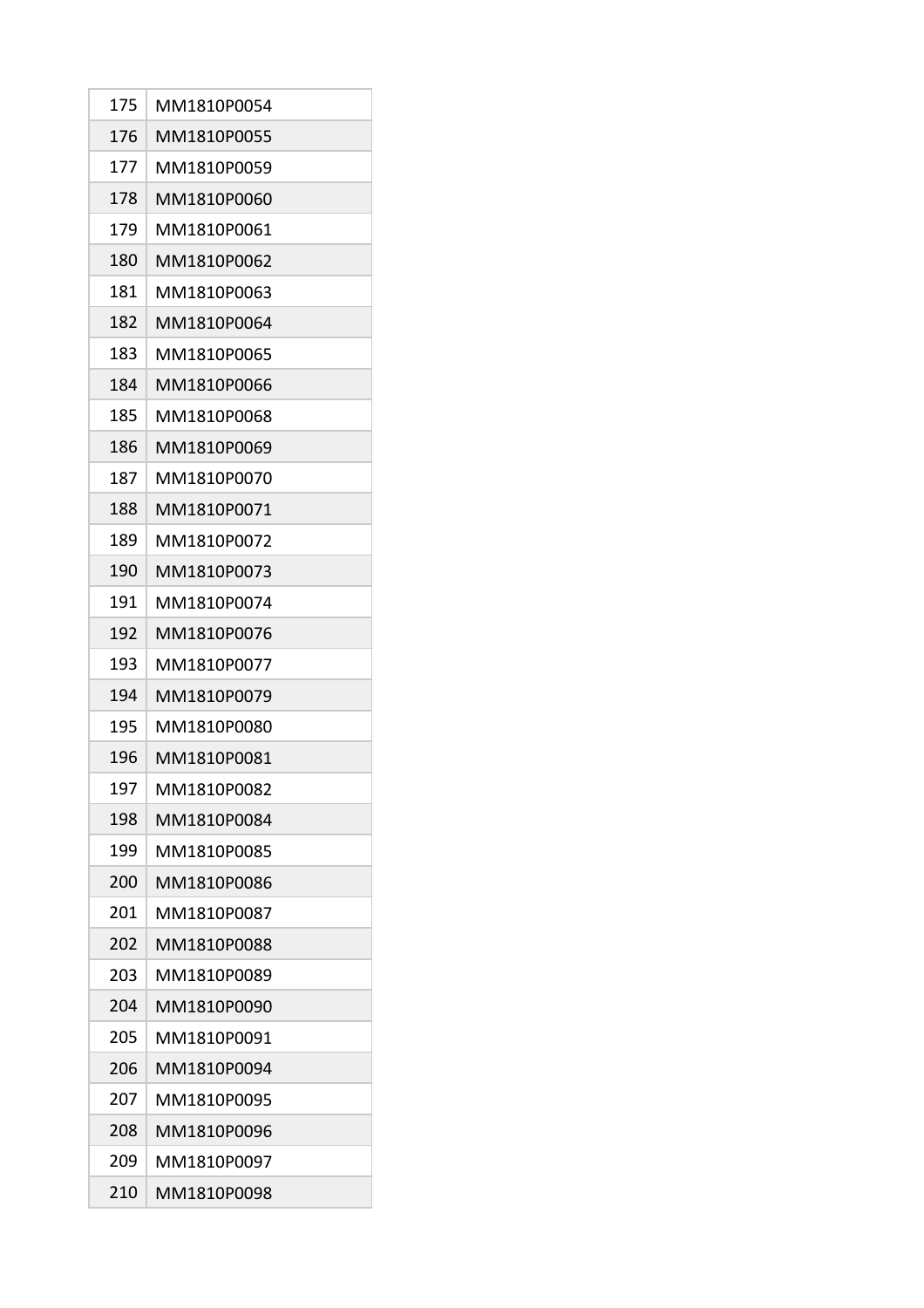| 211 | MM1810P0099 |
|-----|-------------|
| 212 | MM1810P0100 |
| 213 | MM1810P0102 |
| 214 | MM1810P0104 |
| 215 | MM1810P0105 |
| 216 | MM1810P0106 |
| 217 | MM1810P0107 |
| 218 | MM1810P0108 |
| 219 | MM1810P0109 |
| 220 | MM1810P0111 |
| 221 | MM1810P0112 |
| 222 | MM1810P0113 |
| 223 | MM1810P0114 |
| 224 | MM1810P0115 |
| 225 | MM1810P0116 |
| 226 | MM1810P0117 |
| 227 | MM1810P0118 |
| 228 | MM1810P0119 |
| 229 | MM1810P0120 |
| 230 | MM1810P0121 |
| 231 | MM1810P0122 |
| 232 | MM1810P0123 |
| 233 | MM1810P0124 |
| 234 | MM1810P0125 |
| 235 | MM1810P0126 |
| 236 | MM1810P0127 |
| 237 | MM1810P0128 |
| 238 | MM1810P0129 |
| 239 | MM1810P0130 |
| 240 | MM1810P0131 |
| 241 | MM1810P0132 |
| 242 | MM1810P0133 |
| 243 | MM1810P0134 |
| 244 | MM1810P0135 |
| 245 | MM1810P0136 |
| 246 | MM1810P0137 |